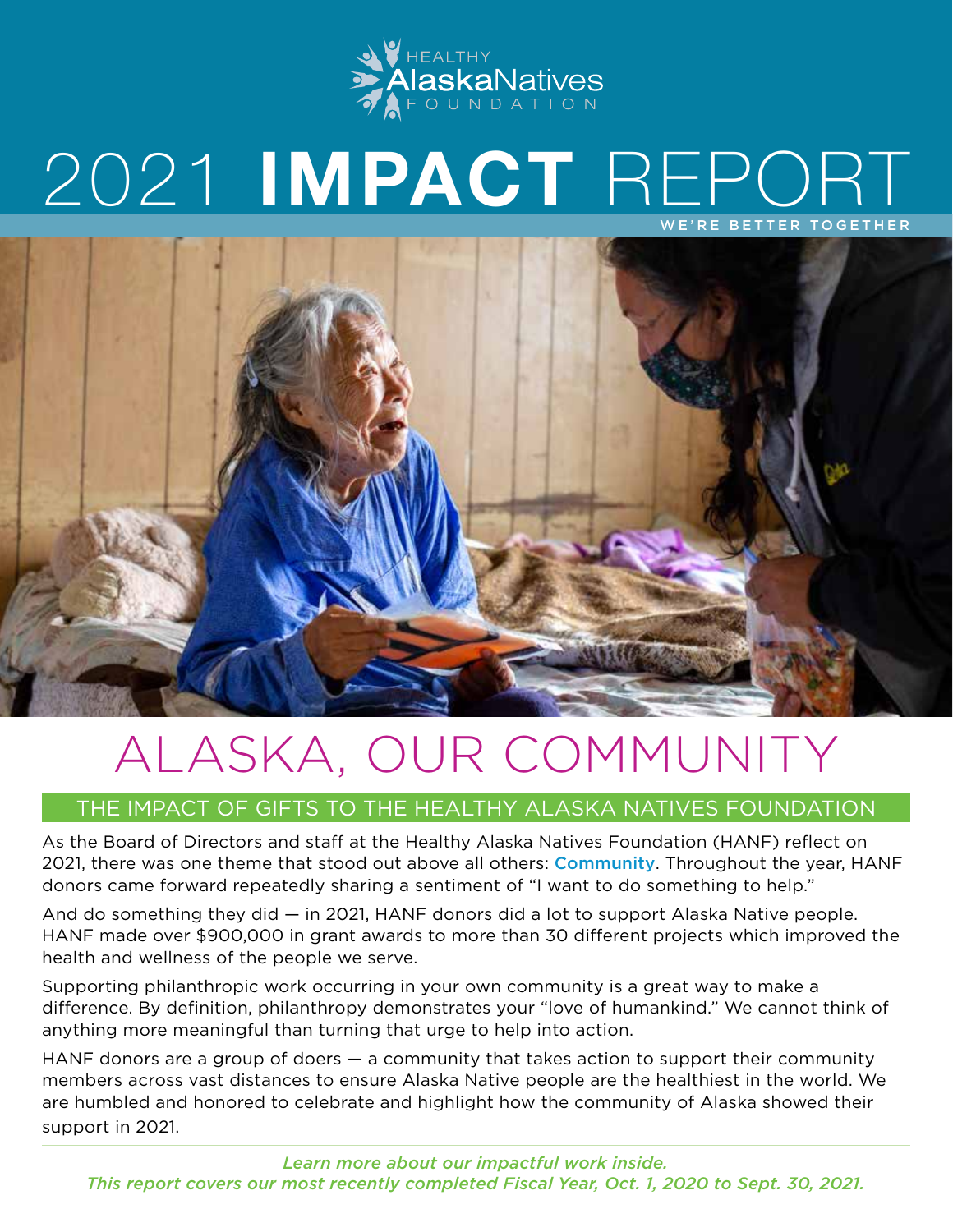### HANF IMPACT BY THE NUMBERS



## 1,600 BABY SWADDLES

given to new families each year to help keep newborns sleeping safely



#### NEW CHAIRS

provided to the ANMC Emergency Department to keep 54,000 annual visitors safe and comfortable





will have a quieter and more private experience each year thanks to new noise reduction curtains in the Emergency Department



distributed to Elders to help with self-monitoring of vital signs



## IMPACT STORY

## A decade of community partnership



In 2021, HANF celebrated 10 years of partnership with GCI. "GCI is committed to giving back to the communities we serve," said GCI Senior Vice President of Business, Martin Cary. "We're proud to continue our partnership with the Healthy Alaska Natives Foundation because GCI strongly supports its mission to raise awareness and funding for the unmet needs of the Alaska Tribal Health System."

HANF would not be able to continue our mission without the support of community partners in action such as GCI.

### **PROJECTS GCI HAS SUPPORTED:**

- Patient Housing at ANMC
- ANTHC Education and Development Center
- ANMC Emergency Department hush curtains
- COVID-19 Grants
- ANMC Neonatal Intensive Care Unit (NICU) camera installation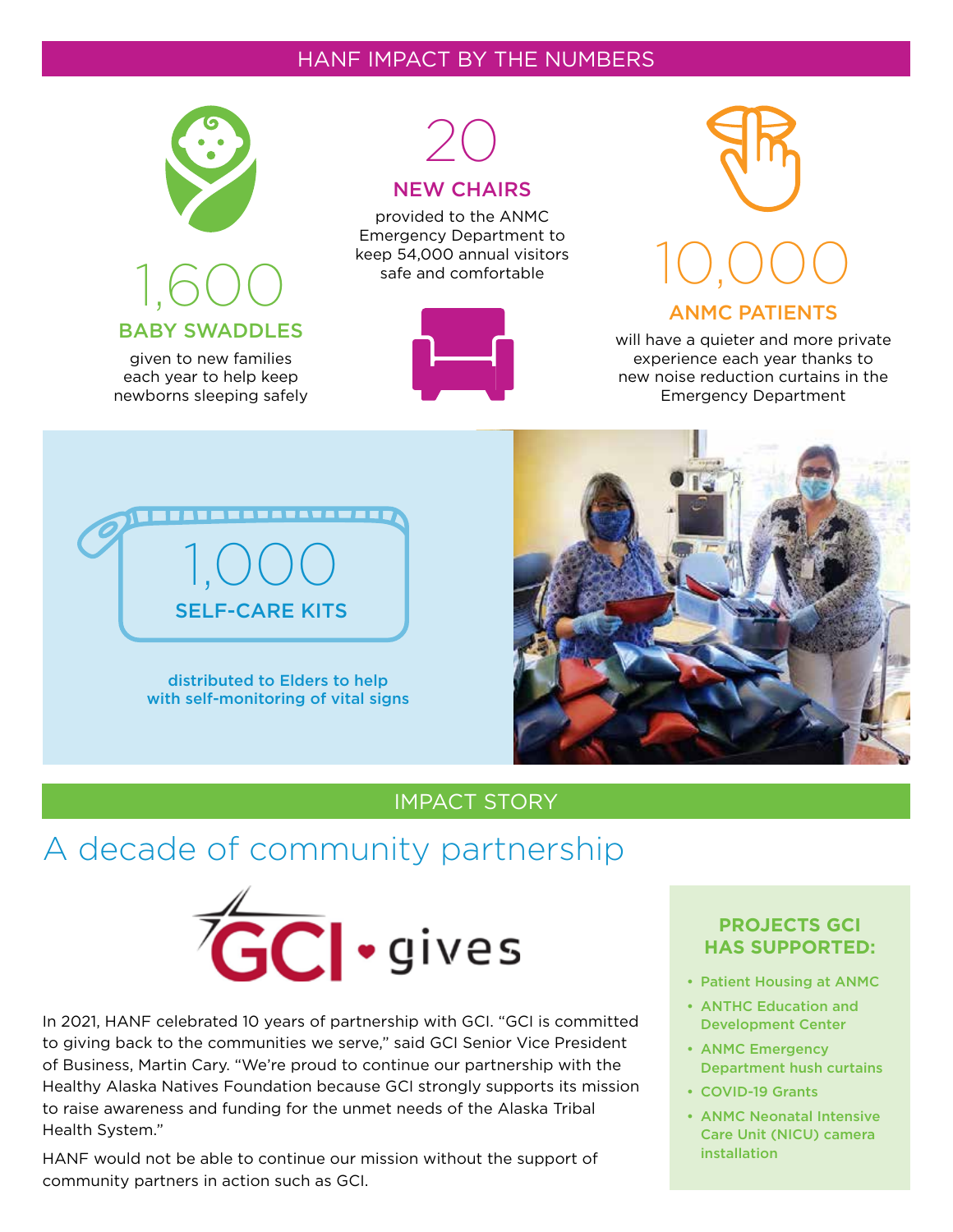### IMPACT STORY

## Supporting our people impacted by COVID-19

In 2021 as the pandemic continued, HANF wanted to do more for those impacted by COVID-19. HANF raised over \$18,000 which supported 23 Alaska Native individuals and families across the state with grants of up to \$1,000 each. The grantees live in rural and remote communities of Emmonak, Holy Cross, Mekoryuk, Tetlin, Tuntululiak and Fort Yukon.

Grant awards supported Alaska Native people with warm winter clothing, food, heating oil, emergency travel and bereavement expenses. This goes to show that community happens even when you are thousands of miles apart.

Right: Diapers and essential baby items supplied to a young family in Mekoryuk impacted by COVID-19.



## OUR IMPACTFUL PARTNERS

HANF offers sincere thanks to our donors, who make our work possible. Even though Alaska's communities are separated by hundreds of miles, when it comes to health, we are all connected.

#### **FOUNDER'S CIRCLE**  (\$25,000 and above)

**DentaQuest** Foundation for Opioid Response Efforts **GCI** National Council for Mental Wellness RurAL Cap Saltchuk Family of Companies

#### **VISIONARIES CIRCLE**  (\$10,000 to \$24,999)

Oregon Community Foundation Providence Health & Services Alaska Rasmuson Foundation

## **LEGACY GIVING**

(\$5,000 to \$9,999)

Alaska Airlines Alaska Native Tribal Health Consortium Bettisworth North Architects Bristol Bay Area Health Corporation Bristol Bay Native Corporation Cerner Corporation Doyon, Ltd. KeyBank Foundation

PHS Commissioned Officers Foundation Valerie Nurr'araaluk Davidson Garvin Federenko Stewart Ferguson, Ph.D. Marissa Flannery and Aaron Schutt Matthew Hirschfeld, MD Richard Monkman Robert Onders, MD

#### **FOUNDATION PARTNERS** (\$2,500 to \$4,999)

Alaska Communications ConocoPhillips Alaska Earthjustice Alaska Office First Alaskans Institute

Kodiak Area Native Association

Sonosky, Chambers, Sachse, Miller & Monkman, LLP

#### **PARTNERS**

Alaska Community Foundation Alaska Mental Health Trust Authority Alaska Pacific University C19 Coalition Calista Corporation

CareQuest Institute for Oral Health

Denali Commission

Direct Relief

Emerson Collective

First Nations Development Institute Foundation

Leona M & Harry B Helmsley Charitable Trust

#### Merck

National Foundation for the Centers for Disease Control and Prevention Starlight Children's Foundation

**TB Alliance** 

The V Foundation

The Will J. Reid Foundation

### **PLANNED GIVING DONORS**

Marissa Flannery and Aaron Schutt Matt Hirschfeld, MD

Have you included the Foundation in your will? We want to know so we can share our appreciation. Please contact us today at (907) 729-5652 or

*To see a full list of HANF's 2021 partners, please visit healthyalaskanatives.org*